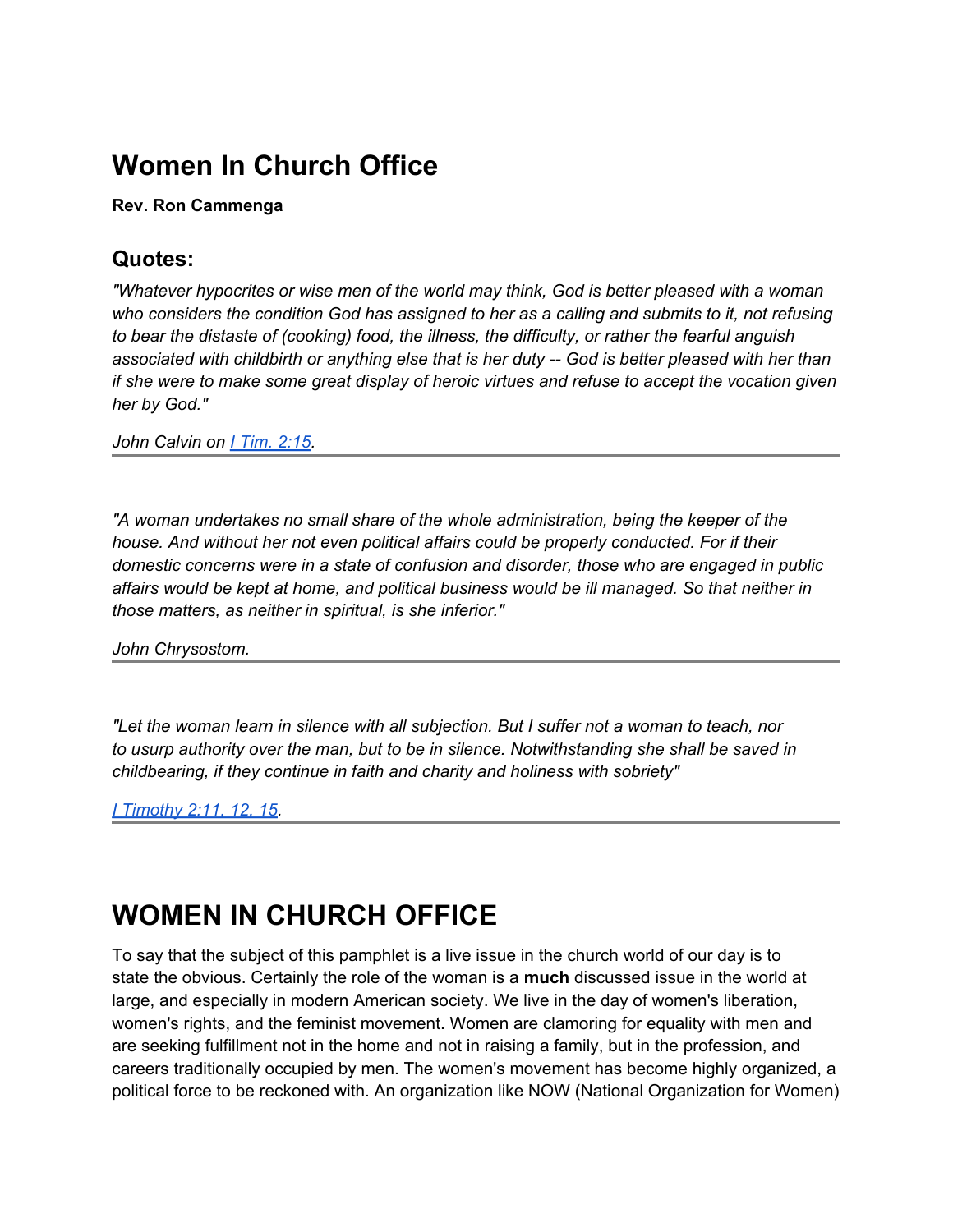is devoted to political action and the spreading of propaganda on behalf of the women's rights movement. All across our country organizations traditionally open only to men, from high school soccer teams to the Jaycees, are being pressured to admit women.

It is not surprising, therefore, that there is also a parallel movement in the churches pushing for the admittance of women into the special office the offices of minister, elder, and deacon. The general assemblies and synods of the churches have been very busy with this question in the last few years, and from the looks of things will continue to be occupied with the issue for some time to come. The 'journals and church magazines carry many articles, both pro and con, on the question. Several books have been written on the subject. Women are enrolling in increasing numbers in the seminaries. And many churches, some with and some without the approval of the broader assemblies, are actively ordaining women into the offices.

In this pamphlet we want to consider this question of women in church office. At the outset, we want to clear up a common misconception and misrepresentation. Often the two sides on this issue are divided into those who are "for" women and those who are "against" women. The position "for" women means that women can do anything men can do, may hold any office that men may hold. All possible distinctions are to be erased. The position "against" women means that women are not allowed to do all that men do, are not allowed to hold every office that men hold, and are called to be in submission to the man in the home and in the church.

At best this is a serious misconception; at worst it is a deliberate and malicious misrepresentation. It is our conviction that the Bible does not allow the woman to hold every office that the man holds and that the woman is called to be in submission to the man in home and in the church. But this is not a position "against" women, but a position "for" women, really the only position "for" the women. The Bible is "for" women, that is, the Bible has the woman's own best interests in view and prescribes what is best for the woman herself. Exactly because the church is motivated by the good of the women themselves, the church must be committed to adhere to the Bible's teaching on the question of women in office.

#### **The Biblical Position On This Question**

The Bible prescribes a large and important place for women in God's Church.

This is plain, first of all, from Jesus' relationship with several women. Jesus was interested in and took the time to minister to the needs of women, and not once did Jesus treat women in a demeaning way or regard them as inferior. He cast seven devils out of Mary Magdalene. He preached the gospel to the Samaritan woman at Jacob's well. He defended and forgave the woman taken in adultery. He raised the son of the widow of Nain, and freed the daughter of the Syro-Phoenician woman from a devil. Several women were especially close to Jesus and enjoyed a warm, personal relationship with the Savior. The most prominent of these were Mary and Martha, the sisters of Lazarus; and Mary Magdalene. The women were strikingly, the last to leave the scene of Jesus' crucifixion and were the first ones to whom the gospel of the resurrection was preached. The Savior, however, called none of these women to be one of His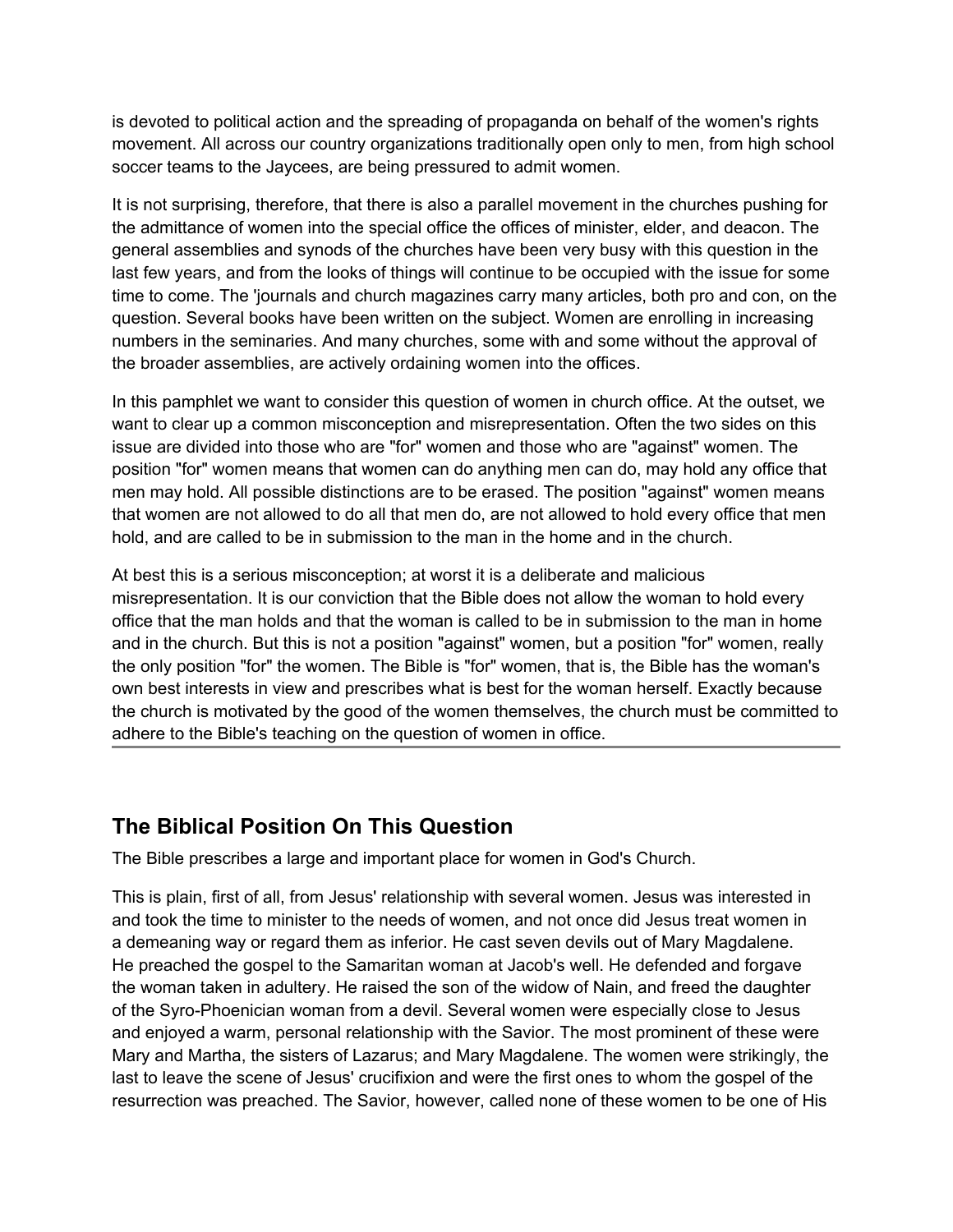12 disciples, nor later sent any of them out as one of the apostles.

This same large place is accorded women in the early church. There were several women among the 120 disciples in the upper room when the Holy Spirit was poured out on the Day of Pentecost. We read often of the women of the church in the record of Acts. Several women served both the apostles and the people of God. There was Dorcas, or Tabitha, who was raised from the dead by Peter, concerning whom we read that she "was full of good works and almsdeeds," [Acts 9:36](http://bible.gospelcom.net/bible?version=KJV&passage=Acts+9:36). The first convert of the Apostle Paul at Philippi was Lydia, the seller of purple. Paul remembered the unfeigned faith of young Timothy, which dwelt first in his grandmother Lois and in his mother Eunice. From these godly women, Timothy had first learned the Scriptures, *[II](http://bible.gospelcom.net/bible?version=KJV&passage=II+Tim+1:1-5) Tim. 1:1-5*. Priscilla, along with her husband Aquila, was of great help to the Apostle Paul in his missionary labors.

One certainly cannot accuse the apostles of mistreating women, or of ignoring women, or of allowing women no place in the life or the church. They honored the women and spoke highly of them. They valued their services and encouraged and commended them highly. But the apostles did not ordain women into the offices of minister, elder, or deacon. These women assisted the apostles, cared for the poor, instructed the younger women, kept their homes and reared their children in the fear of God, but they did not preach, they did not sit in the elders' bench, and they did not serve in the office of deacon.

This important and large place which the Scriptures give to women is in keeping with the Scripture's teaching on the equality of the woman with the man. The Scripture's teaching that the woman is to be in submission to the man and that the woman is "the weaker vessel", does not take away from a certain equality of man and woman.

This indicates that the whole question of women in office is not a question of the woman's equality with man. Equality and difference of role are not mutually exclusive. In fact they are two aspects of Scripture's teaching on this issue.

There is a certain Biblical equality of the woman with the man. The creation already brings this out: both man and woman are created in God's image, [Gen. 1:27;](http://bible.gospelcom.net/bible?version=KJV&passage=Gen+1:27) and God's command to exercise dominion over the creation comes to both the man and the woman, according to Gen. [1:28](http://bible.gospelcom.net/bible?version=KJV&passage=Gen+1:28). The fact is that in the very passages in the New Testament which teach the headship of the man over the woman there always appears a statement about their equality and mutual dependence. The Scriptures are very concerned to guard against the headship of the man being interpreted to justify a harsh, tyrannical, domineering rule of the man over the woman. So we read in  $|$  [Cor. 11:11, 12:](http://bible.gospelcom.net/bible?version=KJV&passage=I+Cor+11:11,12) "Nevertheless neither is the man without the woman, neither the woman without the man, in the Lord. For as the woman is of the man, even so is the man also by the woman; but all things of God." The man is out of the woman, depends upon the woman, is called to live all his life through the woman. [I](http://bible.gospelcom.net/bible?version=KJV&passage=I+Peter+3:7)n **I [Peter 3:7](http://bible.gospelcom.net/bible?version=KJV&passage=I+Peter+3:7)** the Apostle exhorts, "Likewise, ye husbands, dwell with them according to knowledge, giving honor unto the wife, as unto the weaker vessel, and as being heirs together of the grace of life; that your prayers be not hindered." Men and women are "fellow heirs" of God's grace and of eternal life.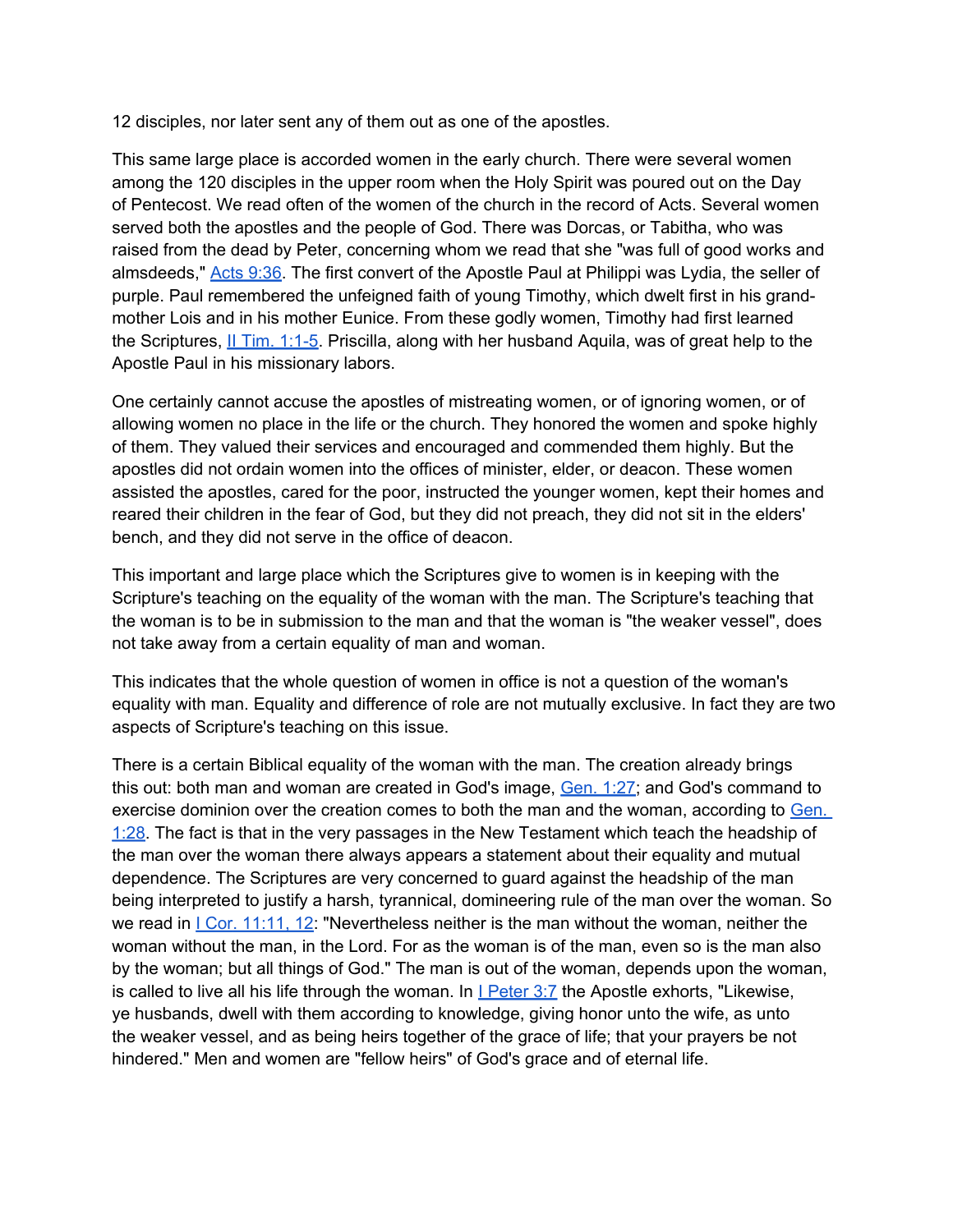The Scriptures teach that men and women are equally involved in ruin. Men and women stand equally in need of salvation. Jesus Christ is the Savior alike of women and men. Men and women alike possess (the Holy Spirit of Jesus Christ, and therefore equally share in the office of all-believer, the office of prophet, priest, and king. As Joel had prophesied, the Spirit was poured out not only upon Israel's sons, but also upon her daughters, [Joel 2:28](http://bible.gospelcom.net/bible?version=KJV&passage=Joel+2:28), 29.

# **The Biblical Prohibition Of Women in Office**

Although all of this is true, the Bible forbids women to occupy the special offices in the church. Any fair and honest treatment of the Biblical material will yield no other conclusion, as the church up until recent times has maintained. What is that Biblical material?

First of all, the history of the Old Testament reveals very clearly already God's will that the leadership and offices in His church be entrusted to men. The leadership roles in the Old Testament were consistently assigned by God to men. Noah was called by God to build the ark and lead the church out of the old world and into the new world after the Flood. It was the Patriarchs, Abraham, Isaac, Jacob, and Jacob's twelve sons who led the church in the period after the Flood. It was the man Moses who was called by God to deliver Israel out of Egypt and lead them to the Promised Land. And it was Joshua who was appointed by God actually to bring the children of Israel into the land of Canaan.

In the Old Testament God assigned the office of the priesthood to Aaron and to the male members of his family, and not one woman was ever called to the priesthood. There were also elders throughout the Old Testament and right into the New Testament, but there is no mention ever made of a woman's being among the elders of any city in Old Testament Israel. Neither did a woman ever occupy the throne in Israel, except the godless usurper Athaliah, who was eventually killed by order of the God-fearing priest Jehoiada.

This male leadership of the church continued into the early New Testament. The Lord Jesus called 12 men, not 6 men and 6 women, to be His disciples. Peter, led by the Spirit, called the 120 believers in [Acts 1:21](http://bible.gospelcom.net/bible?version=KJV&passage=Acts+1:21) to choose one "of these *men* which have companied with us" to take the place of Judas Iscariot. The Spirit led the church, according to the first part of  $\frac{\text{Acts } 6}{\text{c}}$  to appoint seven men of good report to be the first to occupy the office of deacon. The Jerusalem council, recorded in [Acts 15](http://bible.gospelcom.net/bible?version=KJV&passage=Acts+15), was an all-male church council, and the decision of the council was to appoint ''leading men'' to go with Paul and Barnabas to Antioch to inform the church there of the council's decisions.

That the New Testament Scripture teaches that men shall occupy the special offices is plain from the passages which speak of the qualifications of officebearers, [I](http://bible.gospelcom.net/bible?version=KJV&passage=I+Timothy+3) [Timothy 3](http://bible.gospelcom.net/bible?version=KJV&passage=I+Timothy+3) and [Titus 1](http://bible.gospelcom.net/bible?version=KJV&passage=Titus+1). These passages speak very clearly of men, not women, as elders and deacons in the church. Among the qualifications listed is that the officebearers must be the husband of one wife, and these passages expressly do not say the wife of one husband. There simply was no question in the mind of the apostle or in the mind of the early church as to God's will that men should be the ministers, elders, and deacons.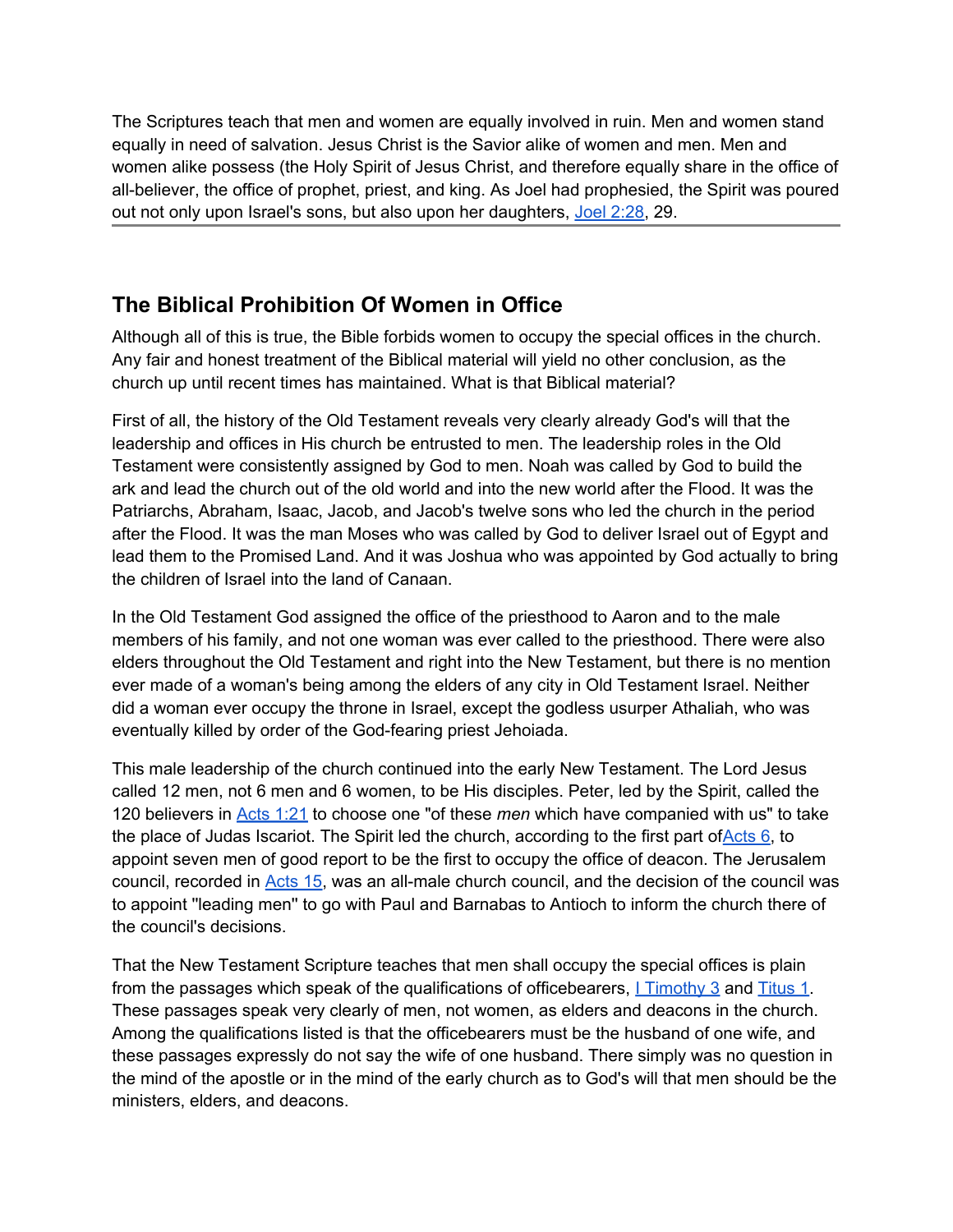Besides this, there are especially two passages of the New Testament that expressly forbid women to occupy the offices.  $|$  [Cor. 14:34](http://bible.gospelcom.net/bible?version=KJV&passage=I+Cor+14:34), 35 is the first of these passages: "Let your women keep silence in the churches: for it is not permitted unto them to speak; but they are commanded to be under obedience, as also saith the law. And if they will learn any thing, let them ask their husbands at home: for it is a shame for women to speak in the church."

Really, this passage is so utterly plain that its explanation ought to be obvious to anyone who is able to read the English language. The apostle calls the women to keep silence in the church. That doesn't mean that women may not talk inside a church building. That women are not allowed to speak means that they are not allowed to speak in the sense of preach or teach in God's church. The official ministering of the Word of God, which is, by the way, the work not simply of the minister but of all the officebearers, elders and deacons too, that is forbidden to women.

The second passage is  $L Timothy 2:11, 12$  $L Timothy 2:11, 12$  $L Timothy 2:11, 12$ . "Let the woman learn in silence with all subjection.</u> But I suffer not a woman to teach, not to usurp authority over the man, but to be in silence." The apostle is speaking in this passage of the public worship services of the church. According to  $I$ [Tim. 3:15.](http://bible.gospelcom.net/bible?version=KJV&passage=I+Tim+3:15) the first epistle to Timothy concerns proper behavior in the house of God, the church of God. Proper behavior for women in God's house, now, is that they NOT teach. For a woman to teach is improper behavior. Again--in the church. The women are not forbidden absolutely to teach. They may and they must, teach their children at home. They may stand the place of the parent in the Christian school and teach the covenant children. They must teach in the sense of speak and witness to all those with whom they come into contact day by day. They may teach Sunday School and teach one another in the Bible study societies of the church. In [Titus 2:4,](http://bible.gospelcom.net/bible?version=KJV&passage=Titus+2:4,5)  [5](http://bible.gospelcom.net/bible?version=KJV&passage=Titus+2:4,5) Paul calls the older women to teach the younger women to be good wives and mothers. But they may not teach in the church. The woman is forbidden to occupy the pulpit and to preach.

More than this, Paul forbids them "to usurp authority over the man." The woman may not occupy the office of ruling elder. A woman who does this is a "usurper", that is, she acts on her own authority, not on the authority of God.

Rather, the woman is to learn in silence. She IS to learn; she is to grow in her knowledge and understanding of God's Word. But she is to do this in silence. That doesn't mean without talking. Literally, the Apostle says "in quietness", that is, tending to her own affairs and in her own Godgiven place, not intruding into affairs which God has assigned to the men of the church.

She is to do this "with all subjection." Subjection is obedience. "All" subjection is total obedience.

The ground or reason for the Apostle's teaching here is two-fold. First of all, as in L[Cor. 11](http://bible.gospelcom.net/bible?version=KJV&passage=I+Cor+11), the Apostle appeals to creation: "For Adam was first formed, then Eve," vs. 13. God created Adam first, and then He made Eve. And not only was Adam made by God before the woman, but the woman was made out of and for the man. [I](http://bible.gospelcom.net/bible?version=KJV&passage=I+Cor+11:8,9)n  $|$  [Cor. 11:8, 9](http://bible.gospelcom.net/bible?version=KJV&passage=I+Cor+11:8,9) the Apostle says, "For the man is not for the woman; but the woman for the man."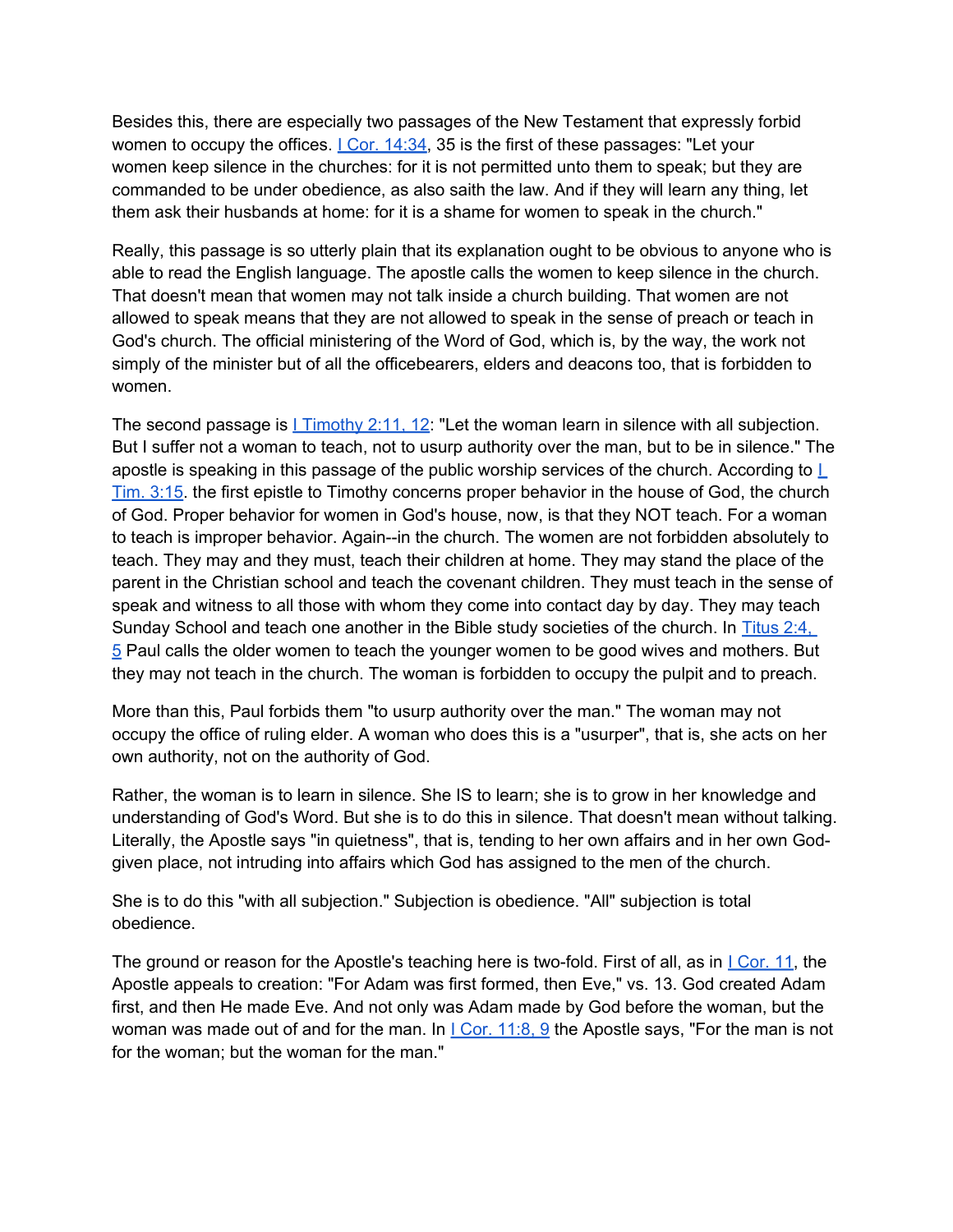And secondly, Adam was not deceived but the woman being deceived was found in the transgression, vs. 14. Now that doesn't mean that Adam didn't sin and didn't fall. We know better. Adam, however, was not deceived in the way in which the woman was deceived. The woman was deceived first, and the woman was utterly and thoroughly deceived. She took the lead in the fall; she was the one who talked to the serpent, was deceived by the serpent's temptation, and she became the occasion for Adam to fall. Her usurping to herself authority that had not been given to her played a crucial role in the original fall of the race. As a consequence: she shall not teach, nor usurp authority over the man, but be in silence.

### **An Examination Of Certain Arguments For Ordination Of Women**

In spite of this clear teaching of Scripture which forbids women to occupy church office, the proponents of women in office put forward several arguments to overthrow this teaching of Scripture and to support their position that the church must open up the offices to **women.** We ought to examine the outstanding arguments of those who are seeking the ordination of women.

There is first of all, the argument that appeals to certain women in the Old Testament who occupied the office of prophet. The Old Testament does speak of three prophetesses: Miriam, Moses' sister; Deborah, who was both a prophet and a judge; and Hulda. Three things are worthy of note, however. First, these are the only recorded exceptions in the whole of the Old Testament to the obvious general rule that men were to occupy the offices. Secondly, in two of three cases, those of Deborah and Hulda, the spiritual condition of Israel was very low. They were raised up by God in times of great apostasy. Thee reason God raised them up and set them in the office of prophet was simply that there were no men in Israel fit to hold the office. And thirdly, it was by direct, special revelation that God called these women to office. They were prophets, that is, those to whom God gave direct, immediate revelation. We could accept women in office if this were still so today. But God does no longer give special revelations. The conclusion is obvious: There can be no women officebearers.

Secondly, the argument is put forward that the woman's general submission to the man and specifically her submission in the church which takes the form of her not serving in the offices, is an aspect of the curse and is based solely on the consequences of sin and the fall. Appeal is made to  $Gen. 3:16$ , "Unto the woman he said, I will greatly multiply thy sorrow and thy conception; in sorrow thou shalt bring forth children and thy desire shall be to thy husband, and he shall rule over thee. These were the words of curse that God pronounced against the woman on account of the fall. The next verses record God's curse over the man, that the ground would be cursed for his sake and that from now on he would have to work in the sweat of his face.

This argument runs something like this. As originally created by God, Adam and Eve stood in perfect equality. The fall into sin destroyed that equality, so that now the woman was placed in subjection to the man as part of God's judgment over her. Part of the work of Christ is to redeem the woman from this aspect of sin and the curse. In keeping with this work of Christ, the church ought to exert herself to elevate the position of the woman, restore her to her original equality,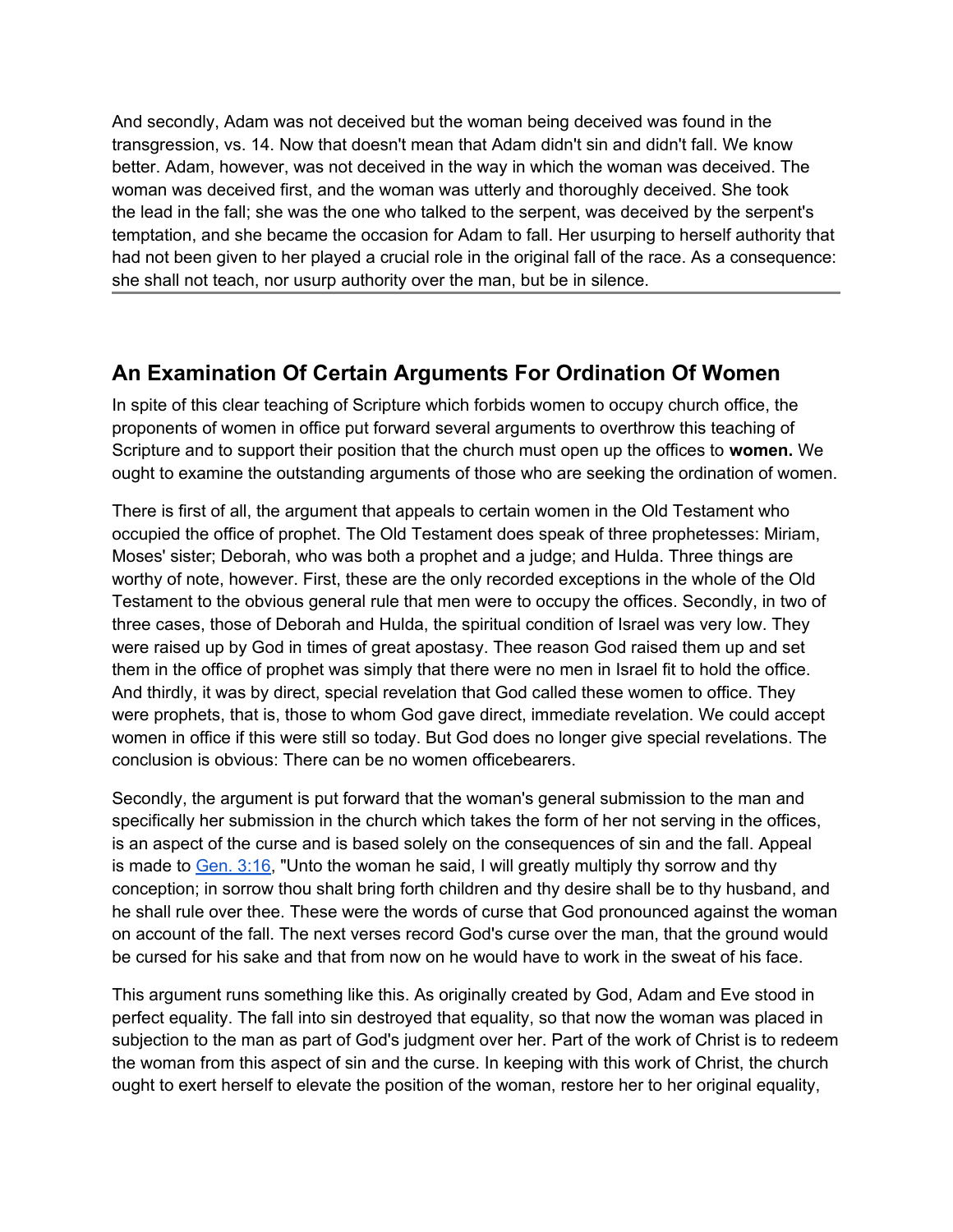and make it possible for her to serve more completely and fully in the church. Just as we try to alleviate the effects of sin by anesthesia and pain-relievers for child-birth, and air-conditioned tractors for work, so we should attempt to alleviate the headship of man based solely on the fall and sin.

Notice, that this argument rests on two basic presuppositions. Number one, there was no headship of man over woman before the fall, in the perfect creation order. And number two, the rule of the man over the woman is part of the curse, something therefore inherently evil, a consequence of sin.

Two points must be made in response to this argument. First, we agree with the permissibility of attempting to relieve the effects of the fall into sin. Nothing wrong with that in itself. But we do that, not by removing the realities themselves that are mentioned in [Genesis 3:](http://bible.gospelcom.net/bible?version=KJV&passage=Genesis+3) childbirth, work, and the submission of the woman to the man. Those realities themselves were not the curse pronounced over the man and woman by God. But we do that by alleviating that which corrupts these realities. In the case of the man's rule over the woman, the Apostles do that in the New Testament by exhorting husbands to love and honor, nourish and cherish their wives, and not be bitter against them.

Secondly, our response to this argument is that Scripture itself never calls women to be subject to men in marriage or in the church because of the effects of sin and the fall. Consistently, the New Testament Scriptures appeal to the creation order, the pre-fall arrangement of things as establishing the principle of the woman's submission. The fact is that it is God's creation order, as evidenced in [Genesis 1](http://bible.gospelcom.net/bible?version=KJV&passage=Genesis+1) and 2, that is the solid basis for the New Testament prohibition of women exercising authority in the offices of the church or in marriage and the home. That's  $L$ [Cor. 11:8,9](http://bible.gospelcom.net/bible?version=KJV&passage=I+Cor+11:8,9); [I](http://bible.gospelcom.net/bible?version=KJV&passage=I+Tim+2:13) [Tim. 2:13](http://bible.gospelcom.net/bible?version=KJV&passage=I+Tim+2:13); and [Eph. 5.](http://bible.gospelcom.net/bible?version=KJV&passage=Eph+5)

A third argument for women in church office is the constant appeal to [Gal. 3:28.](http://bible.gospelcom.net/bible?version=KJV&passage=Gal+3:28) In their use of this passage those advocating women in office remind us of a dog who has only one bark. The text reads: "There is neither Jew nor Greek, there is neither bond nor free, there is neither male nor female: for ye are all one in Christ Jesus." Let it be said, that this text has absolutely nothing to do with the question of women in church office. This is not the subject of the passage or of the context. And an appeal to this passage is entirely beside the point. The subject of [Gal. 3:28](http://bible.gospelcom.net/bible?version=KJV&passage=Gal+3:28) is salvation, and the enjoyment of salvation through the gift of faith in Jesus Christ. The point of the Apostle is that salvation and faith are not confined to one limited sector of the human race. The New Testament church of Jesus Christ is a catholic, or universal church. Salvation is enjoyed not only by Jews, but also Greeks; not only by free men, but also slaves not only by white men, but also black, red, and yellow men; not only by men (males), but also women (females). As far as the gift of salvation is concerned, it is the same as with the need for salvation: there is no difference between men and women.

Another argument for women in office, one of the most commonly heard arguments, is that not to ordain women into the offices wastes the gifts of women. If the church does not accede to the ordination of women, the church is guilty of squandering its resources and wasting women's gifts.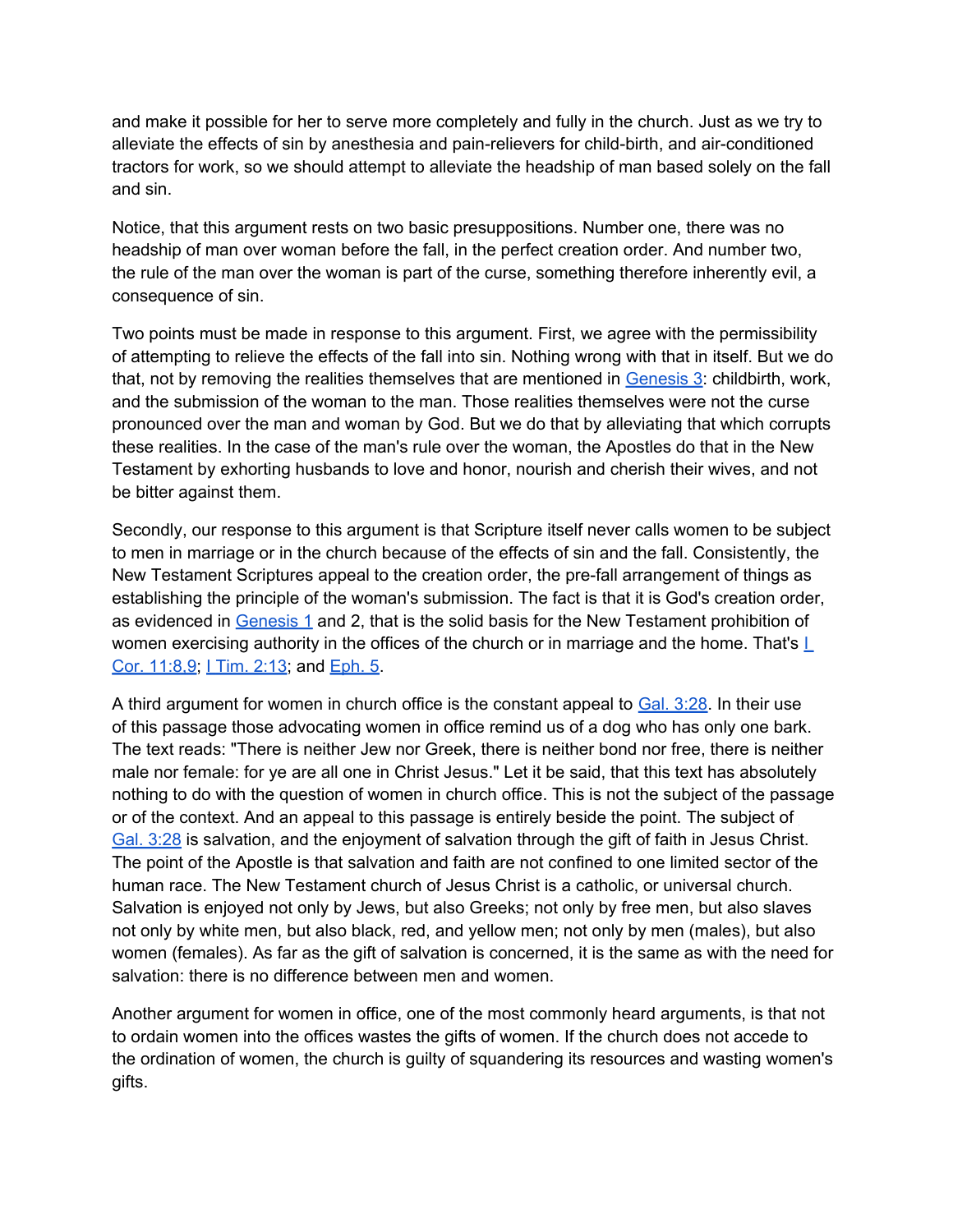This argument is ridiculous, and amounts only to an *emotional* appeal for women in office. At issue is not the question whether or not women have gifts, or whether they ought to use their gifts, or whether the church ought to be diligent to employ the gifts of the women. But the issue concerns WHERE those gifts are to be employed. The same Holy Spirit who bestows gifts upon the members of the church is also the author of Scripture, also the Scriptures that forbid women to occupy office. Are we to suppose that the Holy Spirit would contradict Himself?

# **What About The Office Of Deacon?**

Although some agree that women may not be ordained to the office of minister or elder, they are willing to concede that there may be women deacons in the church. They argue, first, that a deacon would not have to teach or rule. And secondly, they appeal in support of their contention to two passages of Scripture which, to their mind speak of women in the office of deacon: [Romans 16:1](http://bible.gospelcom.net/bible?version=KJV&passage=Romans+16:1) and [I](http://bible.gospelcom.net/bible?version=KJV&passage=I+Timothy+5:9) [Timothy 5:9](http://bible.gospelcom.net/bible?version=KJV&passage=I+Timothy+5:9) and following.

The view that women could easily be ordained as deacons because they would not have to teach or rule is mistaken. For the deacons too teach and have authority over the members of the church. Sharing in the office of Christ, they too, along with ministers and elders share in Christ's authority. To occupy an office, in the nature OT the case, is to occupy a position of authority. That's why a requirement for the deacons, as well as for the elders in  $1$  [Timothy 3](http://bible.gospelcom.net/bible?version=KJV&passage=I+Timothy+3), is that they are "ruling their children and their own houses well." That requirement arises out of the fact that they must share in the rule of the church. And the fact of the matter is that in the course of their work the deacons must give some instruction and teaching officially and on behalf of the church of Jesus Christ. They do not simply write out checks and pay the bills.

The appeal to  $1$  [Tim. 5:9](http://bible.gospelcom.net/bible?version=KJV&passage=I+Tim+5:9) ff. fails to prove the permissibility of women deacons. For, first the apostle deliberately does not refer to the women mentioned here as "deacons" or "deaconesses", but simply as "women". Second, that which makes it impossible to appeal to this passage in support of the ordination of women into the office of deacon is that the apostle requires that these women be widows and that they be widows of at least sixty years of age. Those who appeal to this passage want the offices opened up to ALL women.

Nor does the appeal to [Rom. 16:1](http://bible.gospelcom.net/bible?version=KJV&passage=Rom+16:1), the example of Phebe, prove the permissibility of women deacons. The passage reads in the King James Version as follows: I commend unto you Phebe our sister, which is a servant of the church which is at Cenchrea." The argument from this passage rests on the fact that the word translated "servant" may also be translated "deacon'' or "deaconess". This is the translation offered by both the Revised Standard Version and Phillips.

There is no question about it that "deaconess" is a proper translation of the word "servant" that is used here. The question, however is whether it is a proper translation in this particular passage. Or are the translators of the King James Version correct when they translate "servant"?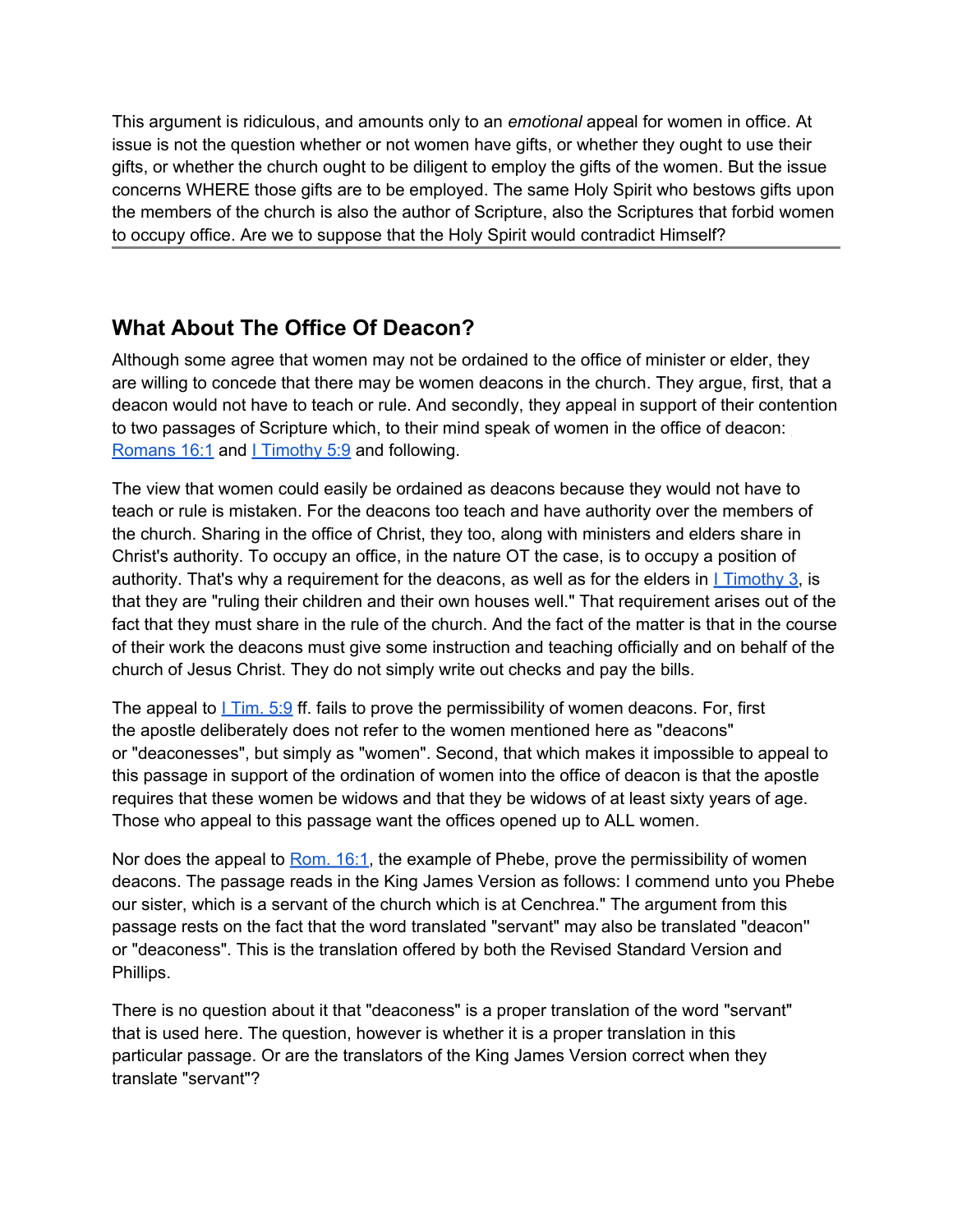It should be noted that this word "servant" occurs in the New Testament in many different connections. It refers to servants, both male and female, in households; to servants of kings; to servants who are called to be obedient to their masters, to servants of God who occupy positions of government in the state. Besides, the word occurs in a host of passages where it MUST be translated "servant", and where it would be impossible and make sense to translate it by "deacon" or "deaconess". You can check this yourself by referring to a good concordance. The point is that one cannot conclude simply on the basis of the term itself, that Phebe was a deacon in the church. And in the light of the rest of the New Testament, she could not have been. She was a godly woman who served her fellow believers in the church at Center, and who was highly commended by the Apostle, but she was NOT an Eph.

## **The Underlying Issue In The Debate Over Women In Church Office**

That brings us to the final argument of those who are advocating women in church office. At the same time, with this argument the underlying issue in connection with the debate over women in office is brought clearly to the foreground.

What is that underlying issue? The Bible in plain language forbids women to teach or rule in the church. One simply cannot find support for women officebearers in Scripture. What do they do then who advocate women in office? They deny that these Scriptures apply in our time and to our culture. Surely, Paul in *L[Cor. 14](http://bible.gospelcom.net/bible?version=KJV&passage=I+Cor+14)* and *LTim. 2* was forbidding women to hold office. But the Apostle's teaching there is to be understood in the light of his Jewish train**ing,** and in the light of early New Testament culture. We must understand, we are told, that Scripture is timebound and culturally conditioned. What the Apostle wrote applied to his times and his culture, but it doesn't apply anymore in our times and in our culture. The underlying issue, therefore, is Scripture and the church's confession of the inspiration, infallibility, and authority of Holy Scripture.

(Others see this as the issue, too. In a fine article in *Christianity Today* magazine (April 9, 1976) on the question of women in office, George W. Knight III states:

But I am distressed that some who have written on the .subject (women in office, R.C.) seem to be abandoning the inerrancy of Scripture and the authority of its teaching. Even some who claim to be evangelical Christians, to submit to the authority of God and his Word, seem willing to appeal to the passages in Scripture that support their position and to minimize other passages or declare them to be either wrong or only culturally relative and not normative, even when these passages themselves claim to be normative and not culturally relative.

This is exactly what Paul K. Jewett does in his book *The Ordination Of Women* (William B. Eerdmans Publishing Company, Grand Rapids, MI 1980). Jewett is professor of systematic theology at Fuller Theological Seminary in California. In his book, Jewett is bold to assert that Paul's teaching is simply a reflection of an erroneous rabbinical view. He is bold to assert that Paul's understanding of Genesis I and 2 is wrong. He is bold to assert that Paul's teaching is simply conditioned by the culture in which he lived, and need not be followed anymore today.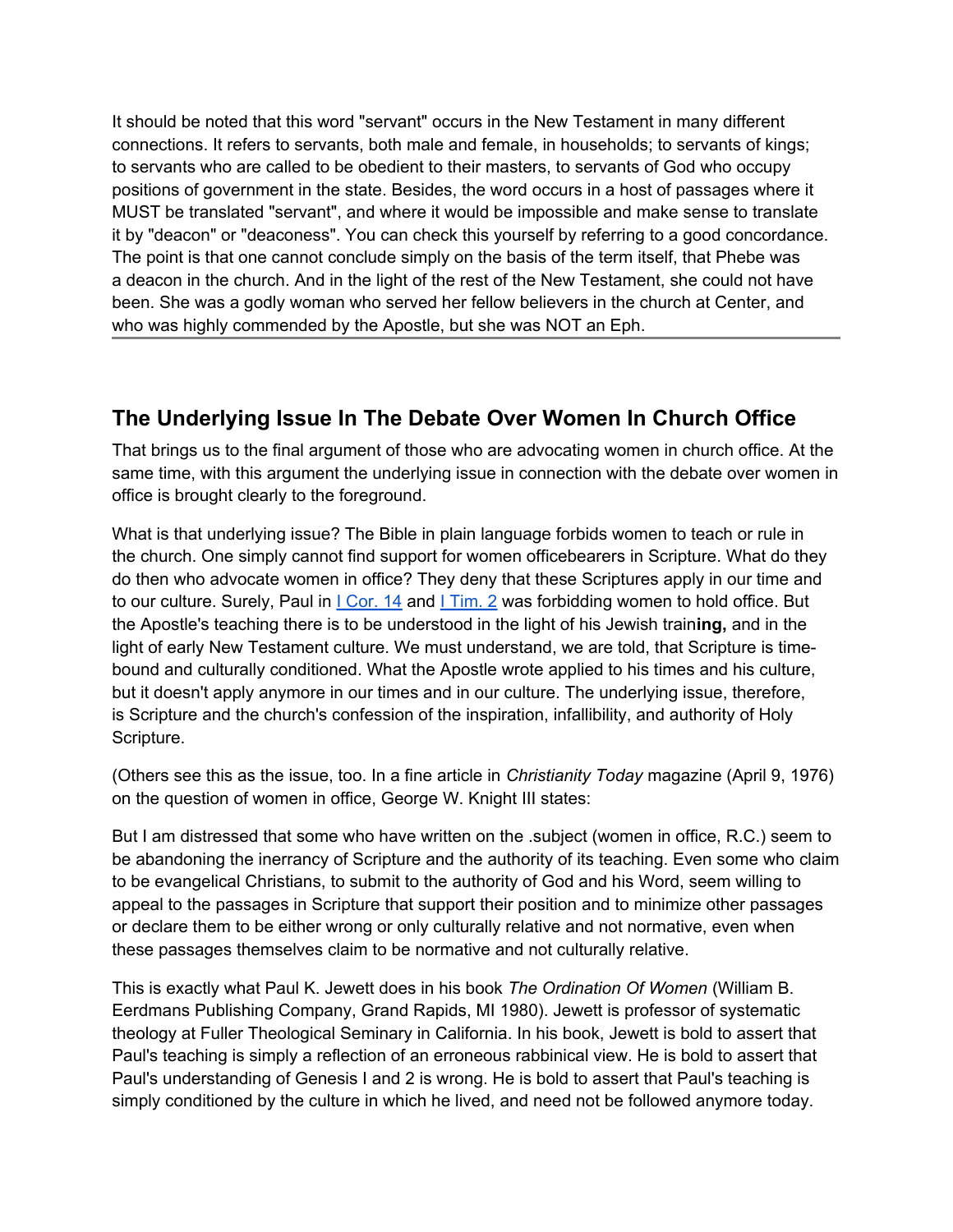In' a recent editorial in *The Banner*, editor Andrew Kuvvenhoven came down for basically this same position.

There is no doubt in my mind that Paul was prescribing a restricted role to women in the service of worship when he wrote  $\underline{I Cor. 14:34}$  $\underline{I Cor. 14:34}$  $\underline{I Cor. 14:34}$  $\underline{I Cor. 14:34}$  $\underline{I Cor. 14:34}$  and  $\underline{I Tim. 2:12}$ . However, the reasons for the restrictions were local, cultural, and therefore temporal. Paul could appeal to what was in his day a common moral judgment: a woman speaking in church looked "bad," "shameful" (*I Cor. 14:35*). But when such an appeal can no longer be made, the special apostolic prescription is also removed. (*The Banner*, January 23, 1984).

Our response to this argument is simple: We deny it! It is false and wrong, and is a fatal concession of the doctrine of Holy Scripture. If this argument is allowed to stand in the church, the church has lost everything. The issue is not women in office. That's just an aside, a little aside. The issue is the infallibility and consequent authority of Holy Scripture. The position for women in office is only one more attack, among so many others today, against Holy Scripture itself. In the end, if the position that Scripture is culturally conditioned and time-bound is allowed to stand, it will be possible to set aside every doctrine and every commandment of the Scriptures.

This assertion that the Apostle's teaching is conditioned by the culture and times in which he lived stands directly overagainst the Apostle's own assertion that what he taught is the will of God, an assertion which the Apostle makes in the very passages in which he prohibits the women to occupy the offices of the church. [I](http://bible.gospelcom.net/bible?version=KJV&passage=I+Tim+2)n I [Tim. 2](http://bible.gospelcom.net/bible?version=KJV&passage=I+Tim+2) the Apostle asserts that the prohibition of women in office is based on God's will expressed already in the creation order. Already in verse 7 of the chapter he had expressly said, concerning the instruction that he was about to give, "I speak the truth in Christ, and lie not." [I](http://bible.gospelcom.net/bible?version=KJV&passage=I+Cor+14:34)n  $\lfloor$  [Cor. 14:34](http://bible.gospelcom.net/bible?version=KJV&passage=I+Cor+14:34) the Apostle states that his instruction has its foundation in the Law, in the will of God revealed already in the Old Testament Law: "Let your women keep silence in the churches: for it is not permitted unto them to speak; but they are commanded to be under obedience, as also saith the law." The Apostle insists on exactly the opposite of what men are saying today, that his teaching was grounded in the abiding will of God revealed in the Law.

I ask you, do you suppose for one minute that the Lord Jesus would allow himself to he pressured by the cultural situation of His day? Did He ever cave in to the prejudices and wrongs of the culture of His day? Are we really to suppose that the One Who forgave adulterers, ate with publicans and sinners, who was not afraid to point out the errors and hypocrisy of the religious leaders of His day, was actually afraid of offending the culture of His day? Was this the reason why He didn't appoint any women disciples? To ask these questions is to answer them.

One wonders! One really wonders about this cultural question! Who really are the products of their culture: Jesus? The Apostles? Or those today who are pushing for the ordination of women? The question arises whether or not, after all, it is not the modern advocates of women in office who have not caved in to a godless, antichristian culture out of which the whole modern women's movement has arisen? One wonders!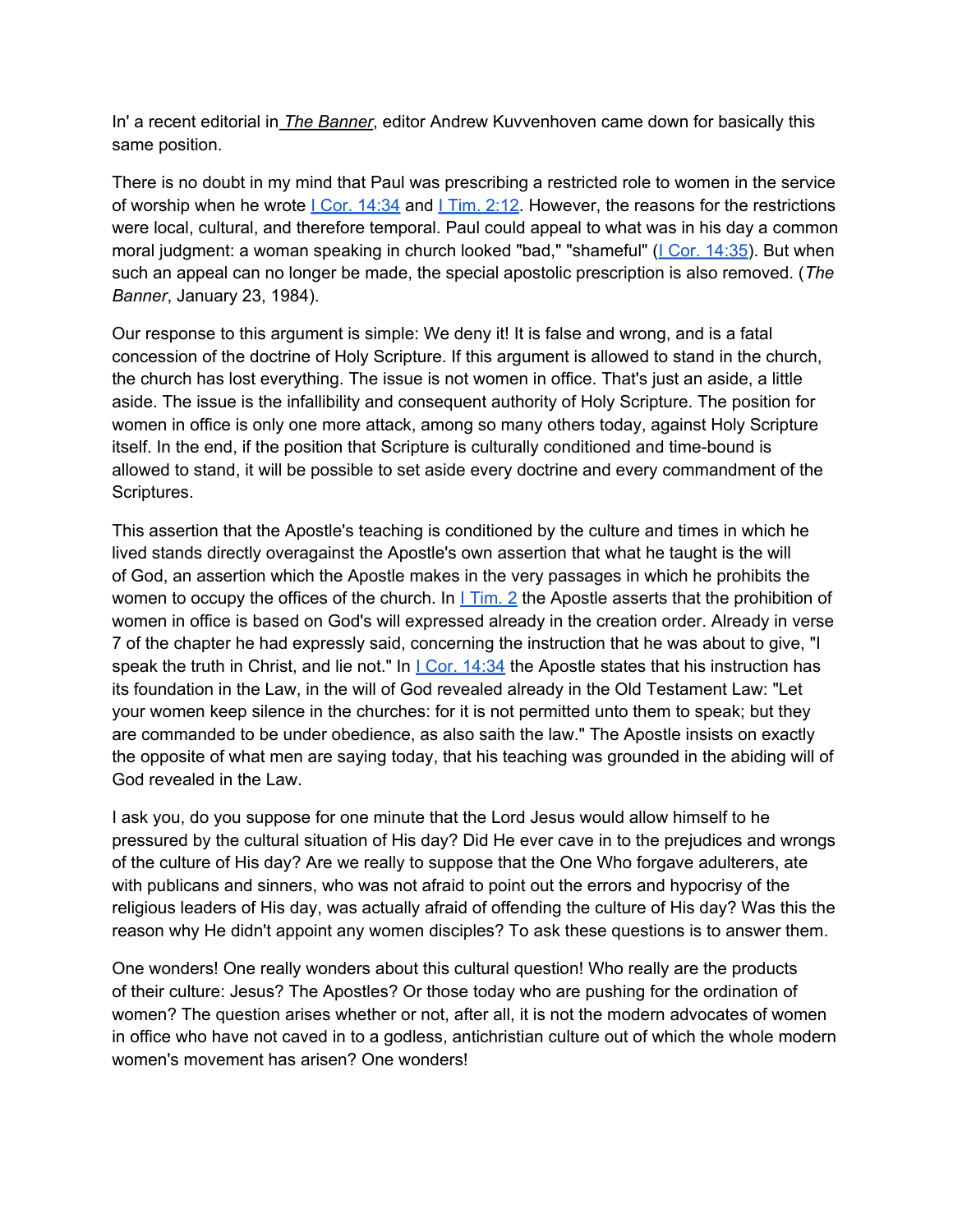In any case, let us be clear, if the modern view wins the day, number one, the entire doctrine of Scripture's infallibility and authority goes out the window. And number two, the perspicuity or clarity of Scripture is overthrown and no ordinary Christian will be able to read and to understand the Bible anymore. He will have to trust the experts who know all the cultural, linguistic, philosophical, and historical considerations which influenced the writers of the Bible. As happened in the Romish Church prior to the Reformation, the Bible will be taken out of the hands of the ordinary people and once again confined to a hierarchy of "experts". God spare us this calamity!

### **Our Calling To Stand Against This Movement**

The church today and the individual believer must stand overagainst the movement to ordain women into church office. Whatever the cost, whatever sacrifice is required, whatever personal injury is suffered, we must stand! We must maintain the Scriptural position, without compromise. Martin Luther once said to those who were hedging in his day:

If I profess with the loudest voice and clearest exposition every portion of the truth of God, except precisely that little point which the world and the devil are at that moment attacking, I am not confessing Christ. Where the battle rages, there the loyalty of the soldier is proved, and to be steady on all the battle front besides is mere flight and disgrace if he flinches at that point.

This stand of the church and of the believer must be a thorough-going and consistent stand. It must be a position that forbids the women to occupy the offices of minister, elder, and deacon. Besides that, the women are forbidden to teach catechism classes. The Reformed position is that catechism instruction is as much official teaching in the church as is the preaching of the Word on the Lord's Day. Nor ought women to be given the right to vote at the congregational meeting of the church. The congregational meeting is an official gathering of the church. For a woman to vote at a congregational meeting is for a woman to exercise some authority to enter into the government of the church. That is prohibited. There's an old proverb out of the Far Fast that the time to keep the camel out of your tent is when the camel sticks his nose into your tent. You let his nose in and you may be sure that his body will soon be following along. Reformed Churches do well to keep their nose of this camel out of their tent.

## **The Positive Calling Of The Women**

This stand of the church prohibiting women to occupy the offices must also be a stand that carefully lays before the women their positive calling in the church. That positive calling is summarized in  $l Tim. 2:15$ : "Notwithstanding she shall be saved in child-bearing, if they continue</u> in faith arid charity and holiness with sobriety." The hue and cry of the modern woman's movement has its source in the neglect and despising by the women of the positive calling